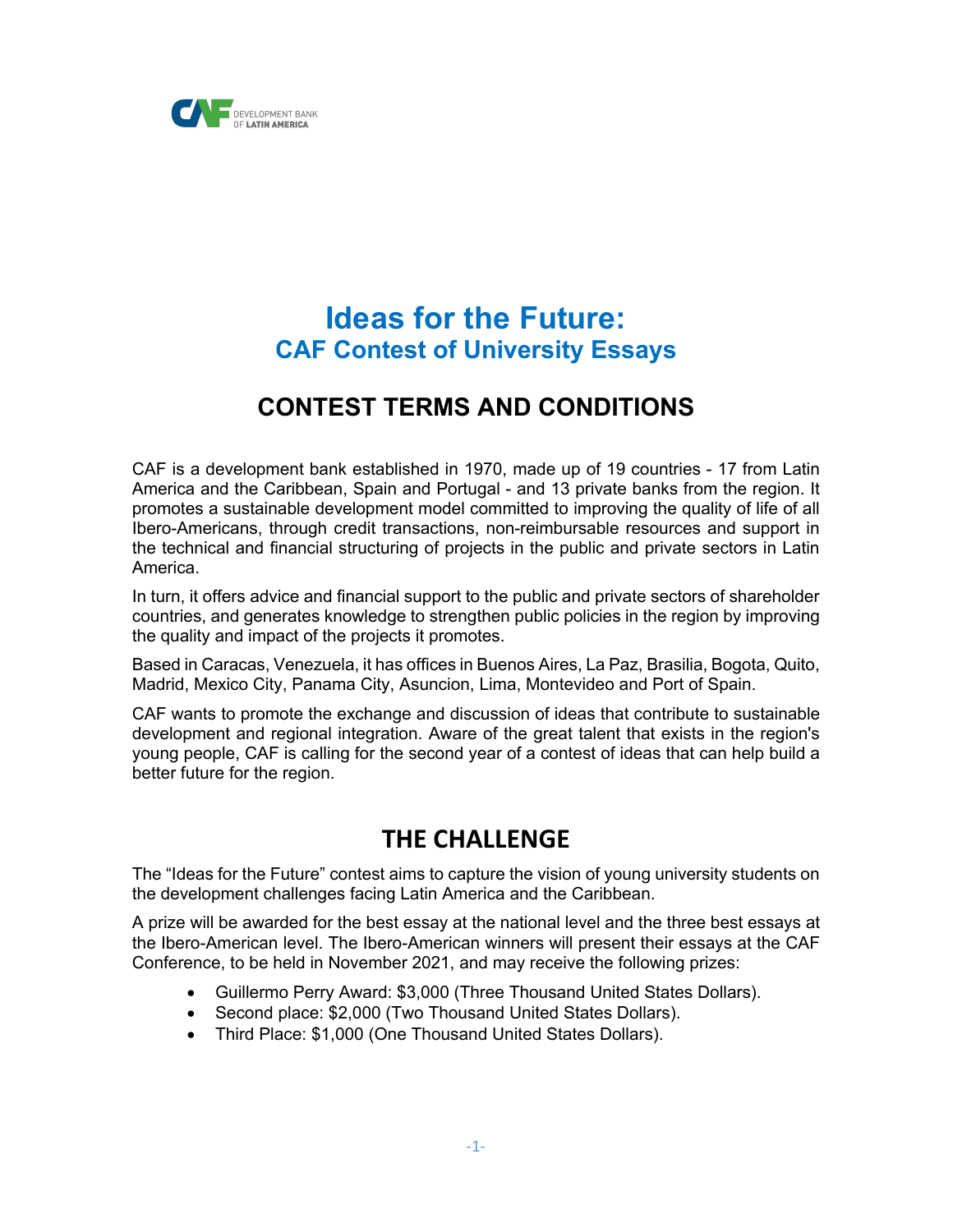

## **TERMS**

#### **Contest launch:** April 1, 2021 **Essay submission deadline:** May 31, 2021 11: 59 p.m. (EDT)

Essays must be sent using the form provided as registration for the contest at ideasparaelfuturo.caf.com/en; with automatic response of registration formalization.

Email address ideasparaelfuturo@caf.com will be set up for any questions.

The jury's decision will be announced on the contest website on July 5, 2021, for the national winners and on October 4, for the Ibero-American winners.

## **THEME**

The theme of the essays should focus on the opportunities to create a sustainable recovery in Latin America and the Caribbean, which would aid efforts to overcome the health, economic and social crisis facing the region due to COVID-19.

Participants may approach this theme from different perspectives, for example:

- Reconstruction difficulties from an environmental sustainability perspective;
- The challenge of economic reactivation while ensuring countries' macroeconomic sustainability;
- The construction of more resilient and inclusive social protection systems for societies;
- The creation of more robust health systems;
- Integration and cooperation obstacles with regard to future pandemic mitigation;
- The use of digital innovation as a tool to boost employment, education and the provision of social services.
- The role of infrastructure investment in post-COVID recovery and alternative financing mechanisms.

# **FORMAL REQUIREMENTS**

The essay:

- It must be strictly unpublished, including publication on the internet.
- It must not have been awarded at any other contest. If, before this contest is over, the essay presented is awarded a prize in another contest, it must be immediately reported by its author.
- It may be submitted in Spanish, Portuguese or English.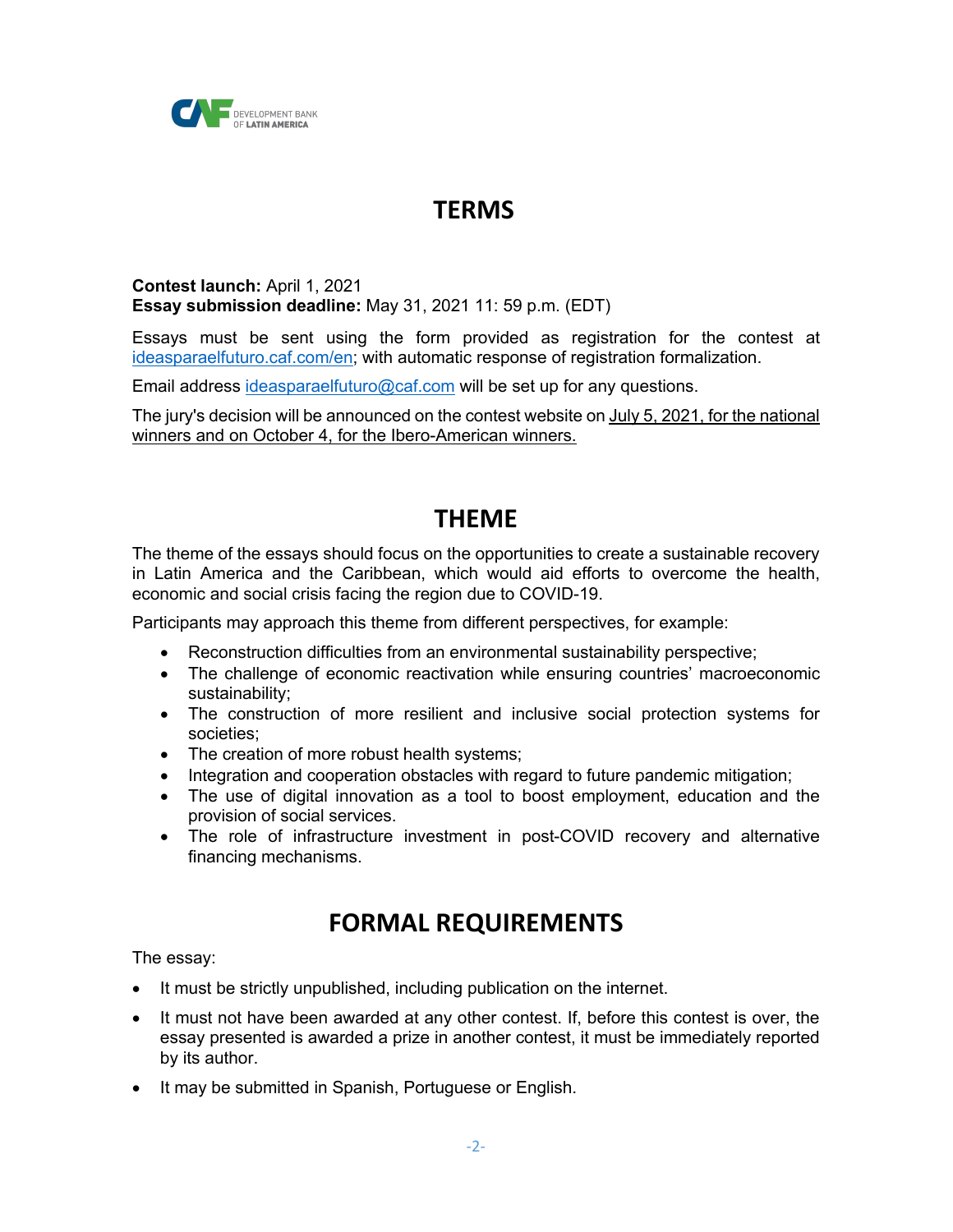

- It will be between 4,000 and 6,000 words long, of which 200 will be the executive summary. Any essay that exceeds the maximum length of 6,000 words will be automatically excluded.
- The essay must be sent with a title and follow the structure below:
	- o Executive summary (included in the 6,000 words).
	- $\circ$  Introductory part containing the identification of the problem and the statement of the objective and/or hypothesis of the work.
	- o Analysis.
	- o Conclusions.
	- o References (not included in 6,000 words).
	- o No attachments.
	- $\circ$  Footnotes (other than the strictly bibliographical references) will be counted in the 6,000 words.
- It will be sent in PDF format and written in Arial text font, 12 points and Normal margins (2.5 cm top and bottom and 3 cm left and right), which Word configures by default. Line spacing should be 1.5.
- Any style of reference and bibliographic citation, recognized and used consistently in the academic field, will be accepted.
- To ensure the integrity of anonymous assessments, authors should remove any indication of authorship (names, email, university) from the document. This information will be provided only through the registration form.

## **PARTICIPATION CRITERIA**

- Age between 18 and 29 years (born strictly between December 31, 1991, and January 1, 2003).
- Young undergraduate and graduate students of any discipline, enrolled at a university of one of the 19 CAF countries, with certification of studies (regular student certificate or its equivalent).
- No officials, interns, consultants, former officials or former consultants of CAF or Central Banks, as well as family members up to the second degree of consanguinity of CAF and Central Bank officials, may participate in this call for applications.
- The Ibero-American winners of the previous editions will not be able to participate.
- Authors may submit a maximum of one essay. Participation is strictly on an individual basis.
- Participants should submit their essays through ideasparaelfuturo.caf.com/en, by completing all the fields expressly declared as mandatory.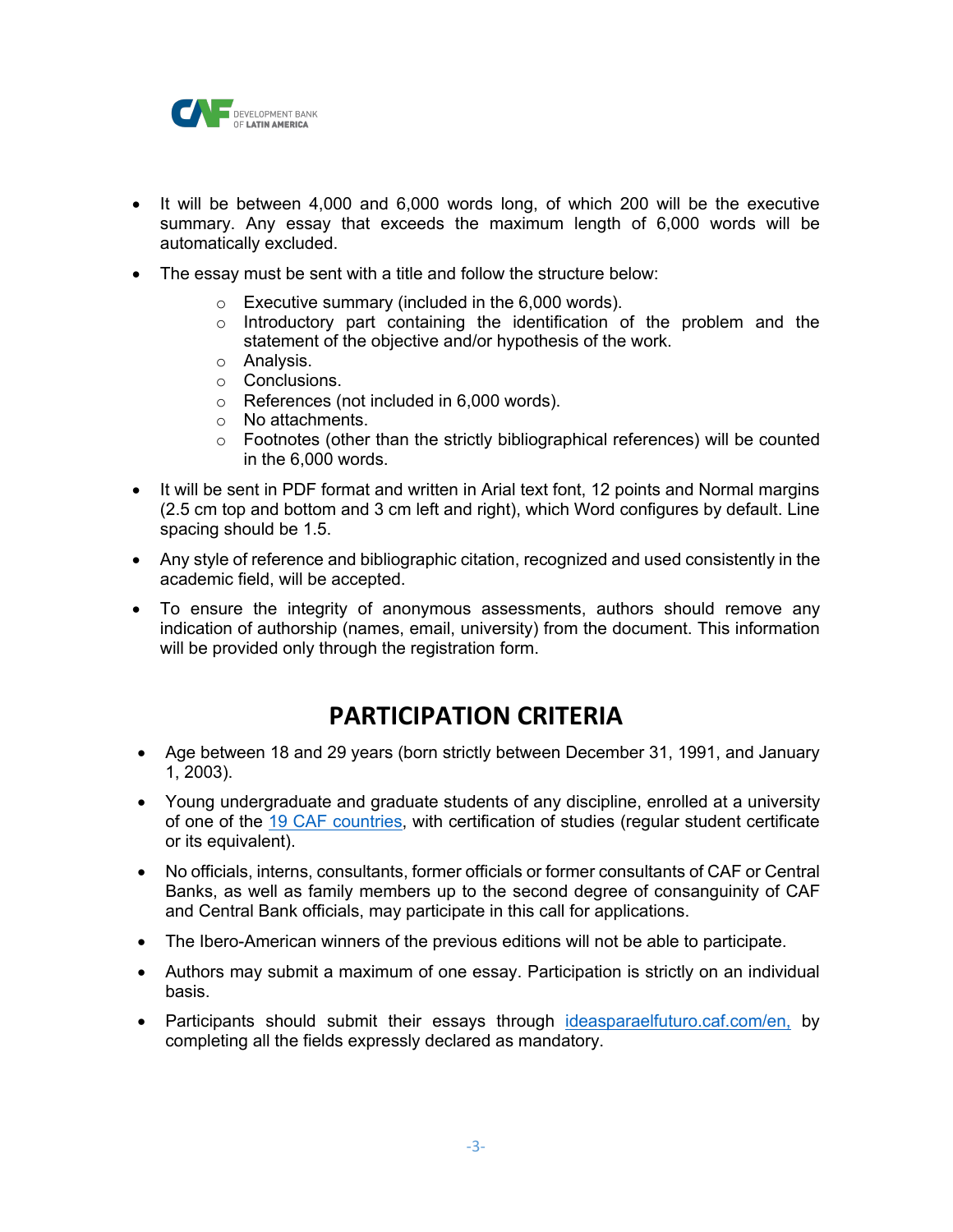

# **ASSESSMENT CRITERIA**

• The overall essay score shall be obtained as follows:

| Conceptual framework    | 25%        |
|-------------------------|------------|
| Evidence and sustenance | 25%        |
| Originality             | <b>20%</b> |
| Consistency             | 15%        |
| Wording                 | 15%        |

- At the time of the final assessment at the Ibero-American national level, the jury will receive the documents to be qualified in anonymity, to guarantee transparency during this phase.
- Any essay submitted after the deadline and, in general, any essay that does not comply with the conditions stated in these rules - will not be admitted to the contest.

# **WINNERS**

- **National level:** 
	- § Assessment of the essays at the national level in each of the CAF member countries will be carried out by a jury made up of representatives from CAF and the Central Bank of the respective country.
	- A winner will be chosen in each country.
	- The winners will receive a certificate of recognition and a gift to be presented at an awards ceremony organized jointly by CAF and the Central Bank.
	- The prize may be declared void if the jury, whose decision will be final, considers that none of the works submitted is of due quality.
	- The national winners will compete in the general call, which brings together the 19 CAF shareholder countries.
- **Ibero-American level:**
	- The assessment of the essays at the Ibero-American level will be carried out by an independent jury and not linked to the national selection process.
	- The winners will present their essays at the CAF Annual Conference, to be held in in November 2021, in person or virtually depending on existing conditions. CAF will cover travel, accommodation and per diem expenses to the country in which the Conference is held. Additionally, there will be an award a prize of \$3,000 (Three thousand United States dollars) for the first place (Guillermo Perry Award), \$2,000 (Two thousand United States dollars) for the second place and \$1,000 (One thousand United States dollars) for the third place.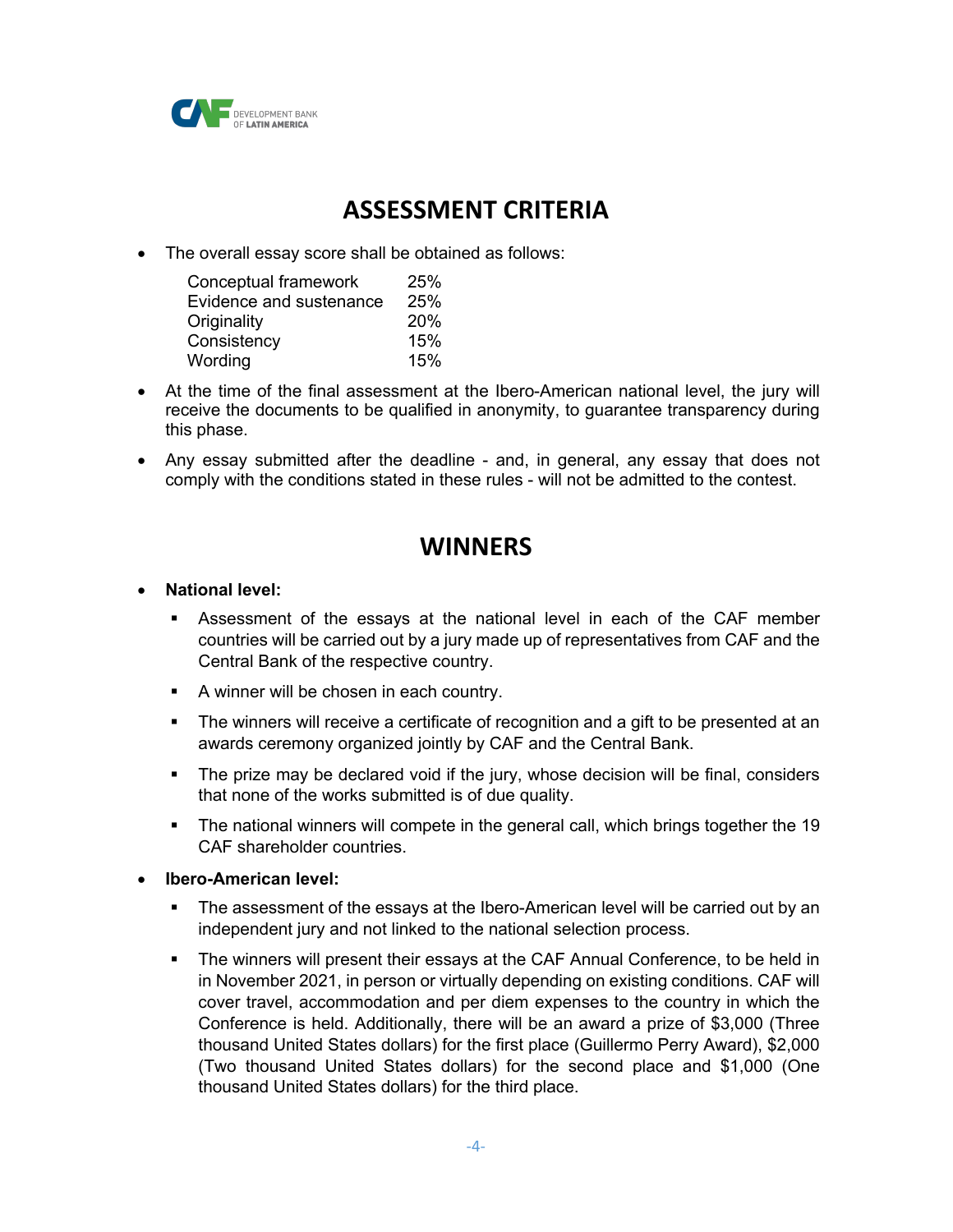

• The prize may be declared void if the jury, whose decision will be final, considers that none of the works submitted is of due quality.



GUILLERMO PERRY AWARD



2nd PRIZE 3rd PRIZE

2021 CAF Conference Acknowledgement



2021 CAF Conference Acknowledgement

# **ACCEPTANCE OF RULES**

- The participant expressly agrees to comply with any and all RULES of this contest.
- Failure to comply with any of the RULES will result in the participant's exclusion from this contest.
- If there are any doubts or discrepancies in the interpretation of any of these rules, CAF will make an interpretation according to the spirit and purpose for which this contest has been created.
- For well-founded reasons, CAF may modify these rules once the contest has begun.
- The rules of this contest will be available, during the period in which they are in force, on the CAF website.

## **DATA PROTECTION AND ASSIGNMENT OF RIGHTS**

- The authors authorize CAF to collect in the organization's databases, personal data relating to name, telephone number, email address, address, national identity card and all data provided in the contest.
- The participants will give the editorial rights of reproduction, distribution, transformation and public communication to CAF free of charge; with the right to quote.
- In the event of being the winner, they authorize CAF to process the personal data for transfers and accommodation, and related activities.
- In addition, the winners authorize CAF to record their voice and still image and/or in motion, in whole or in part, to the extent that it is technically necessary at the sole